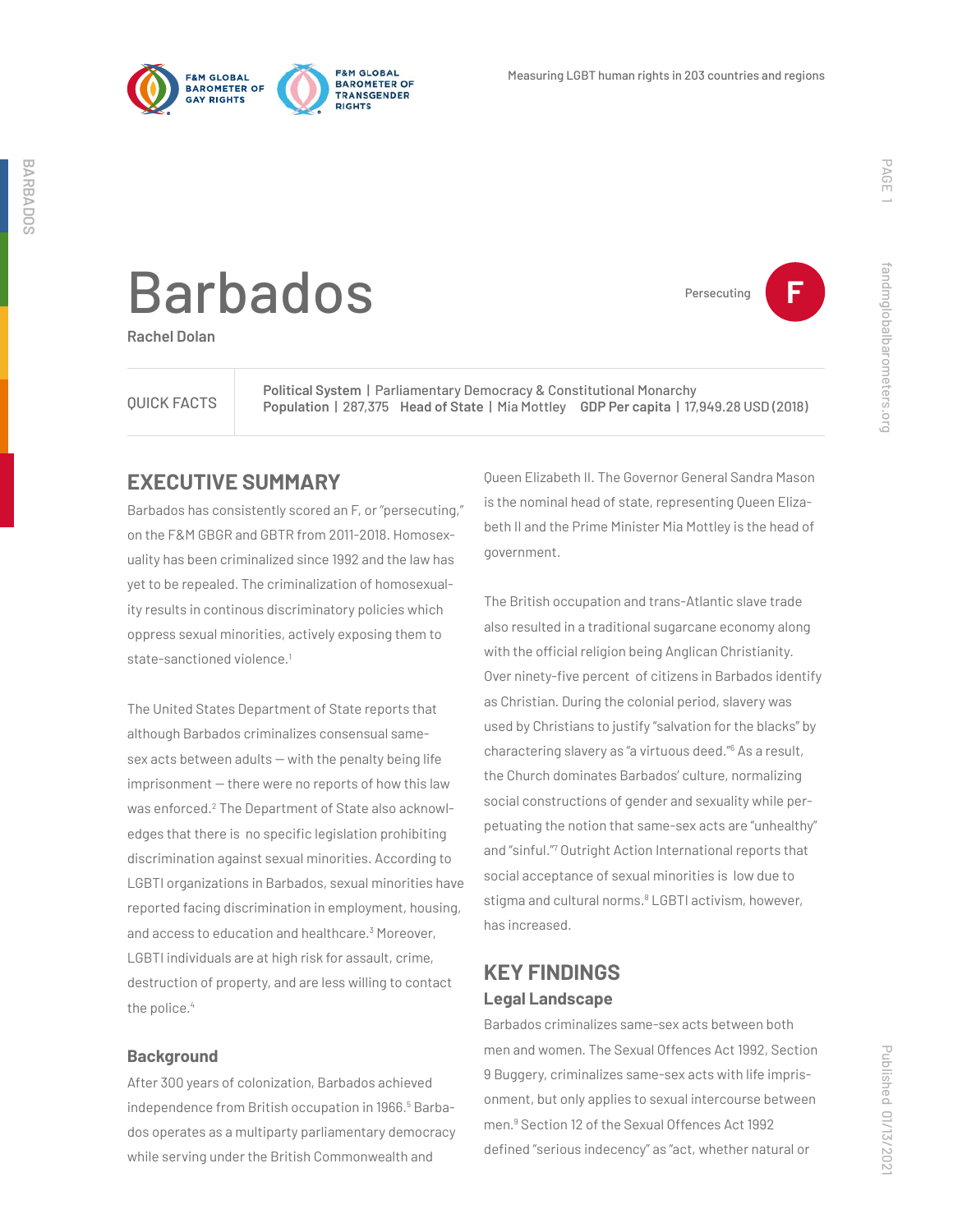



unnatural by a person involving the use of genital organs for the purpose of arousing or gratifying sexual desire," and punishes both men and women with up to 10 years of imprisonment.<sup>10</sup>

To date, there is no legal recognition of gender identity. According to Outright Action International, law enforcement discriminates against both sexual and gender minorities. Therefore, the Sexual Offences Act 1992 is also used to "criminalize gender expression and identities which do not correspond with the norm associated with the sex assigned at birth."<sup>11</sup> Although the US Department of State Human Rights Country reported that no reports were found of the law enforced involving criminalization of same-sex acts, the legislation still exists to marginalize LGBTI minorities.<sup>12</sup>

#### **Political Landscape**

Elected officials actively denounce homosexuality and deny the persecution of LGBTI minorities in Barbados. In March of 2018, the Minister of Social Care and Community Development attacked LGBTI groups while stating that they are "so insistent, so persistent, claiming this community (LGBTI) is being marginalized and stigmatized" to the point that straight people are "beginning to feel marginalized, harassed and stigmatized by them."<sup>13</sup>

Adriel Brathwaite, the attorney general of Barbados from 2010-2018, has a history of denying the persecution of LGBTI minorities. In 2011, Brathwaite refused calls by UK Prime Minister David Cameron to legalize homosexuality, claiming that Barbados' "position on homosexuality was not for sale and that its legislative agenda would be determined at home."14 Additionally, Brathwaite stated that "the LGBT community in Barbados were not persecuted" and is one of the safest Caribbean islands for sexual minorities in 2017.

the dangerous rhetoric that LGBTI minorities are safe and included in Barbados when evidently, they remain far from feeling so. This harmful narrative also "provides legal cover for police abuse and extortion of LGBTI individuals."15

Mia Mottley, elected to office in 2018, is the country's first and current female prime minister. During her election campaign, Mottley was the target of discriminatory attacks from the Democratic Labour Party which insinuated that she was "gay" and questioned her sexual orientation.16 Mottley has also been considered a pro-LGBTI candidate due to her track record as attorney general in 2001.17 Mottley's party, the Barbados Labour Party, "calls for a referendum on LGBT laws" but "party members suggested otherwise following the election." Despite the BLP holding all seats within Barbados' parliament, the country has a way to go regarding LGBTI inclusivity

#### **Socio-Economic Landscape**

Human Rights Watch's Committee on Economic, Social, and Cultural Rights in 2018 acknowledges that "discrimination often occurs in the private sphere," especially within the private housing sector.<sup>19</sup> The committee reported that private landlords, credit providers, and public housing providers may deny access to housing or mortgages based on the individual's sexual orientation and/or gender identity.20

Barbados has yet to pass fair housing and workplace anti-discrimination legislation, leaving LGBTI minorities vulnerable to threats, harassment, and human rights abuses. Furthermore, because family and church are "the cornerstones of social life," these fears of rejection and harassment often begin in the home then "[translate] to key social spaces, including church and school."21 With 95.2% of the population identifying as religious, the church exerts power over social welfare, communal life, norms, and influencing social attitudes and moral ethics.22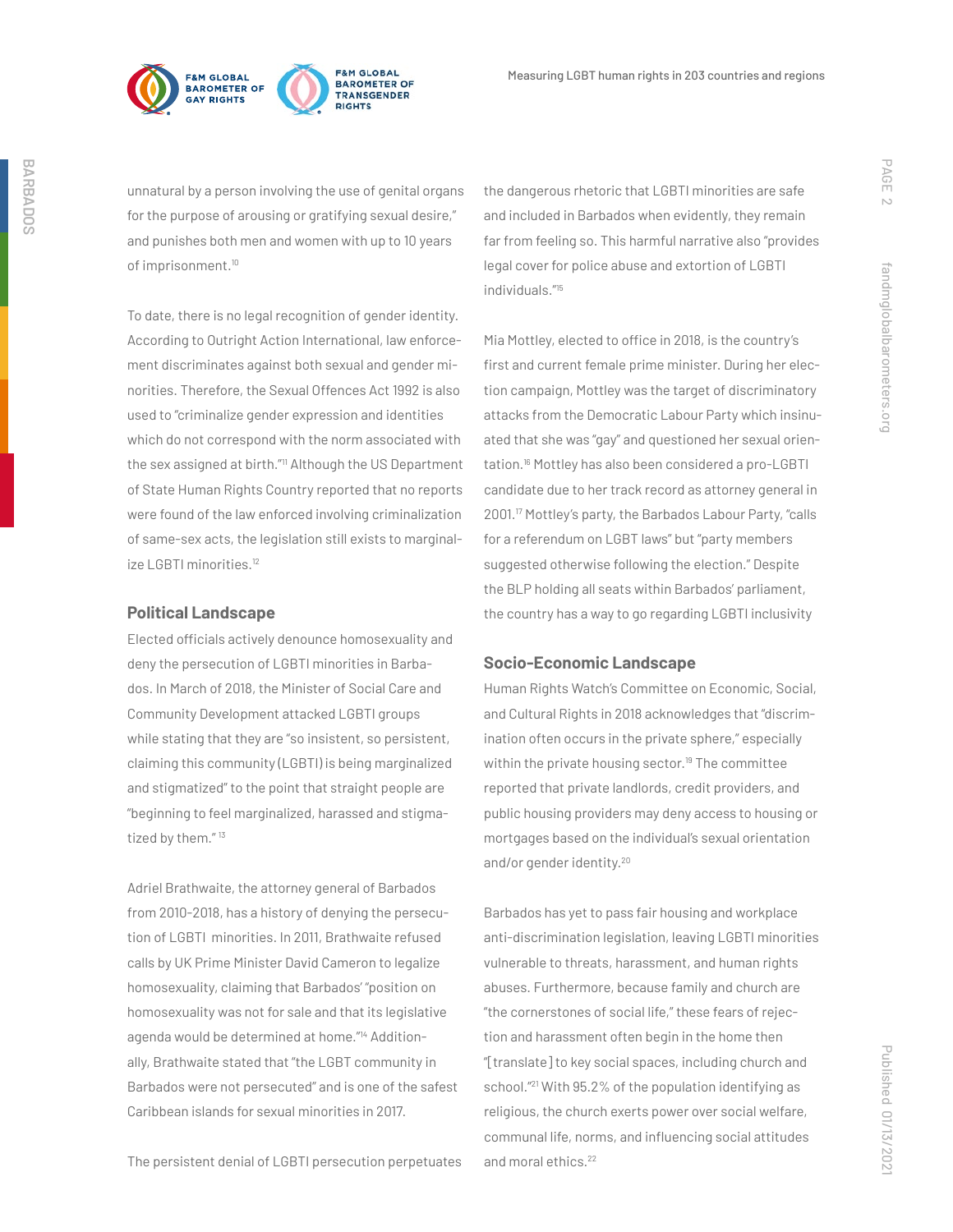

#### **Societal-Level Discrimination**

Throughout 2020, there have been reported incidents of social discrimination against LGBTI minorities. Alexa Hoffman, a trans activist, was attacked in her own home in February 2018. Despite reporting to the police, Hoffman noted that the investigation had been slow and negligent even though Hoffman recognized the attacker as her former tenant.<sup>23</sup>

Similarly, in May 2016, the Nation newspaper of Barbados mocked the raping of a gender nonconforming individual, stating that it is "male medicine."24 Within the same year, a bus driver verbally attacked a female passenger, referring to her as a lesbian whose throat should be cut; the passengers agreed.<sup>25</sup>

In addition to this anecdotal evidence, activists and civil society groups in Barbados have consistently reported societal discrimination against LGBTI minorities, with most cases unreported due to social stigma. It was not until November 2017 that Barbados was able to hold its first official LGBT pride, signifying its long stride towards sexual orientation and gender identity equality.

### **ANALYSIS**

The likelihood of Barbados improving its GBGR and GBTR score remains low. Due to the church's dominance over social attitudes and morals, LGBTI minorities reside in fear of repercussions within their own family, church, and social life. However, with the election of Prime Minister Mia Mottley and the Barbados Labour Party, there is cautious hope that homosexuality will be decriminalized, carving the pathway to equal rights for the LGBTI community.

PAGE 3

fandmglobalbarometers.org

fandmglobalbarometers.org